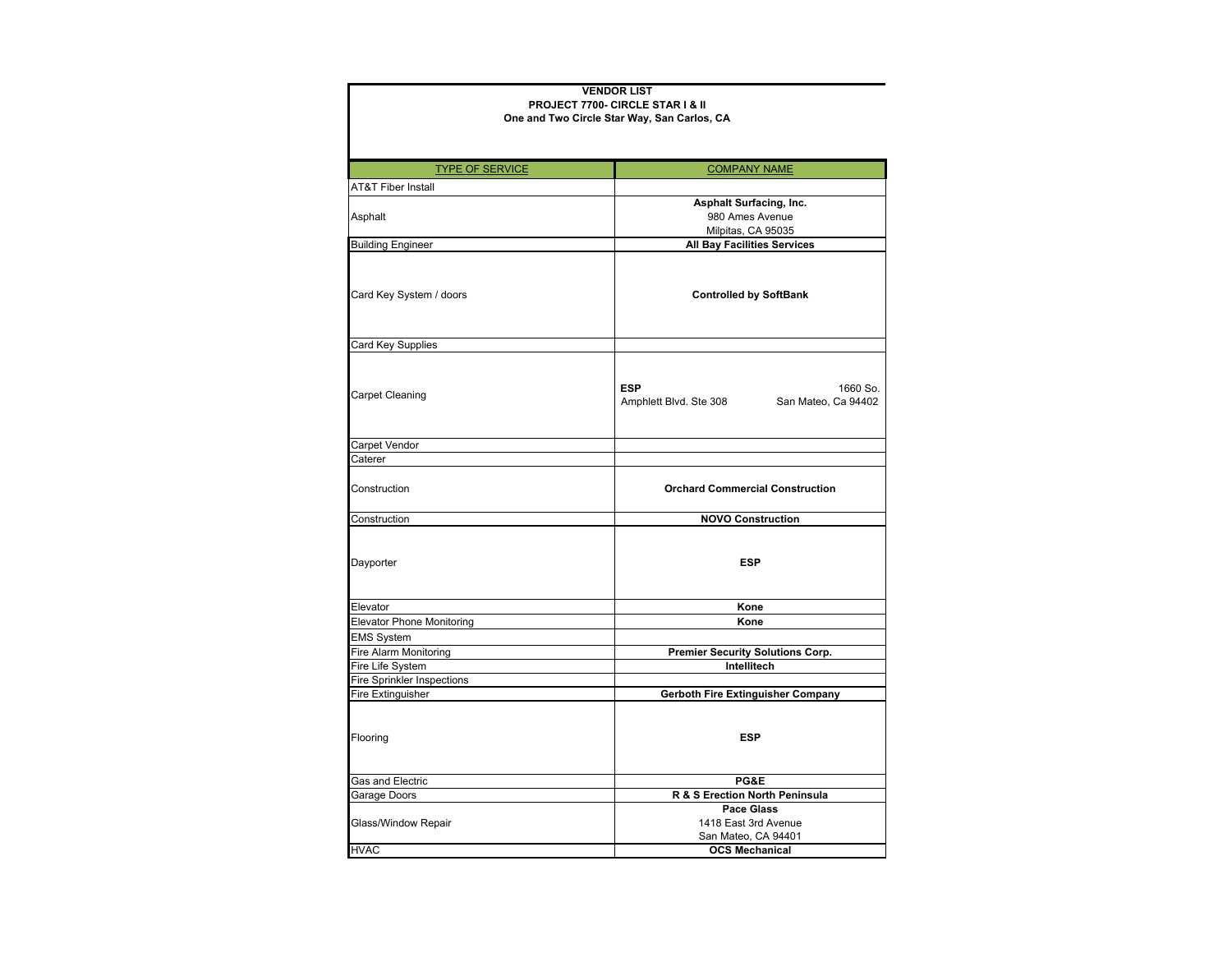| HVAC - Fan Service & Balancing      |                                                               |
|-------------------------------------|---------------------------------------------------------------|
| <b>HVAC System - Mgmt Services</b>  |                                                               |
| Infrared                            |                                                               |
| Interiors                           |                                                               |
| <b>Interior Construction</b>        |                                                               |
| <b>Interior Plant Service</b>       |                                                               |
| <b>Interior Fountain</b>            | <b>Pacific Water Art</b>                                      |
| <b>Interior Plant Service</b>       |                                                               |
| Holiday Décor                       |                                                               |
| Internet                            |                                                               |
| Janitorial                          | <b>ESP</b>                                                    |
| Landscape                           | Jensen Landscape Services                                     |
| <b>Lighting Controls</b>            |                                                               |
| Lighting Survey & Repair - Exterior | <b>All Bay Facilities Services</b>                            |
| Locksmith                           | <b>Steve's Lock And Key</b>                                   |
| Moving                              |                                                               |
| Painting                            | <b>All Bay Paint</b>                                          |
| Parking Lot Sweeping                | Pro-Sweep                                                     |
| Parking Lot Striping / Signage      | <b>Tri-Valley Contracting</b>                                 |
| Pest Control                        | <b>Instar Pest Consultants, Inc.</b>                          |
| <b>Phone Service</b>                | AT&T                                                          |
| Plumbing                            | <b>Therma Corporation</b>                                     |
| Roof Repairs                        | Platinum Roofing, Inc                                         |
| Security                            | <b>Premier Security Solutions Corp.</b>                       |
| Security - Guard Desk               | <b>Universal Protection Service</b>                           |
| Signage                             |                                                               |
| Signage                             |                                                               |
| <b>Tenant Request Web Page</b>      |                                                               |
| Towing                              |                                                               |
| Toxic Inventory / Generator         |                                                               |
| <b>Trash Removal</b>                |                                                               |
| <b>Tree Trimming</b>                | <b>Arborwell</b><br>2337 American Avenue<br>Hayward, CA 94545 |